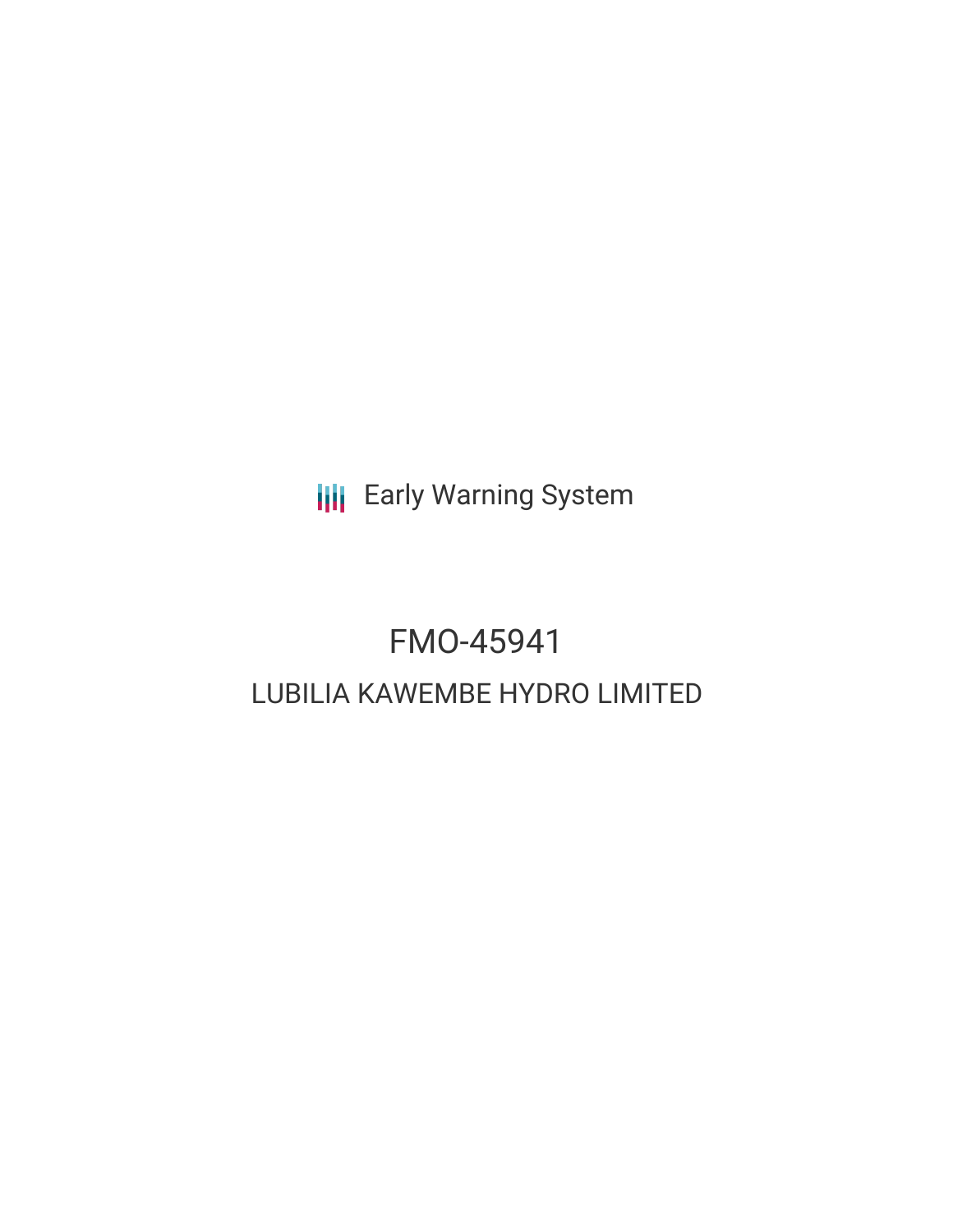## **Quick Facts**

| <b>Countries</b>               | Uganda                                        |
|--------------------------------|-----------------------------------------------|
| <b>Financial Institutions</b>  | Netherlands Development Finance Company (FMO) |
| <b>Status</b>                  | Active                                        |
| <b>Bank Risk Rating</b>        | B                                             |
| <b>Voting Date</b>             | 2016-04-15                                    |
| <b>Borrower</b>                | Lubilia Kawembe Hydro Limited                 |
| <b>Sectors</b>                 | Energy                                        |
| <b>Investment Amount (USD)</b> | \$10.20 million                               |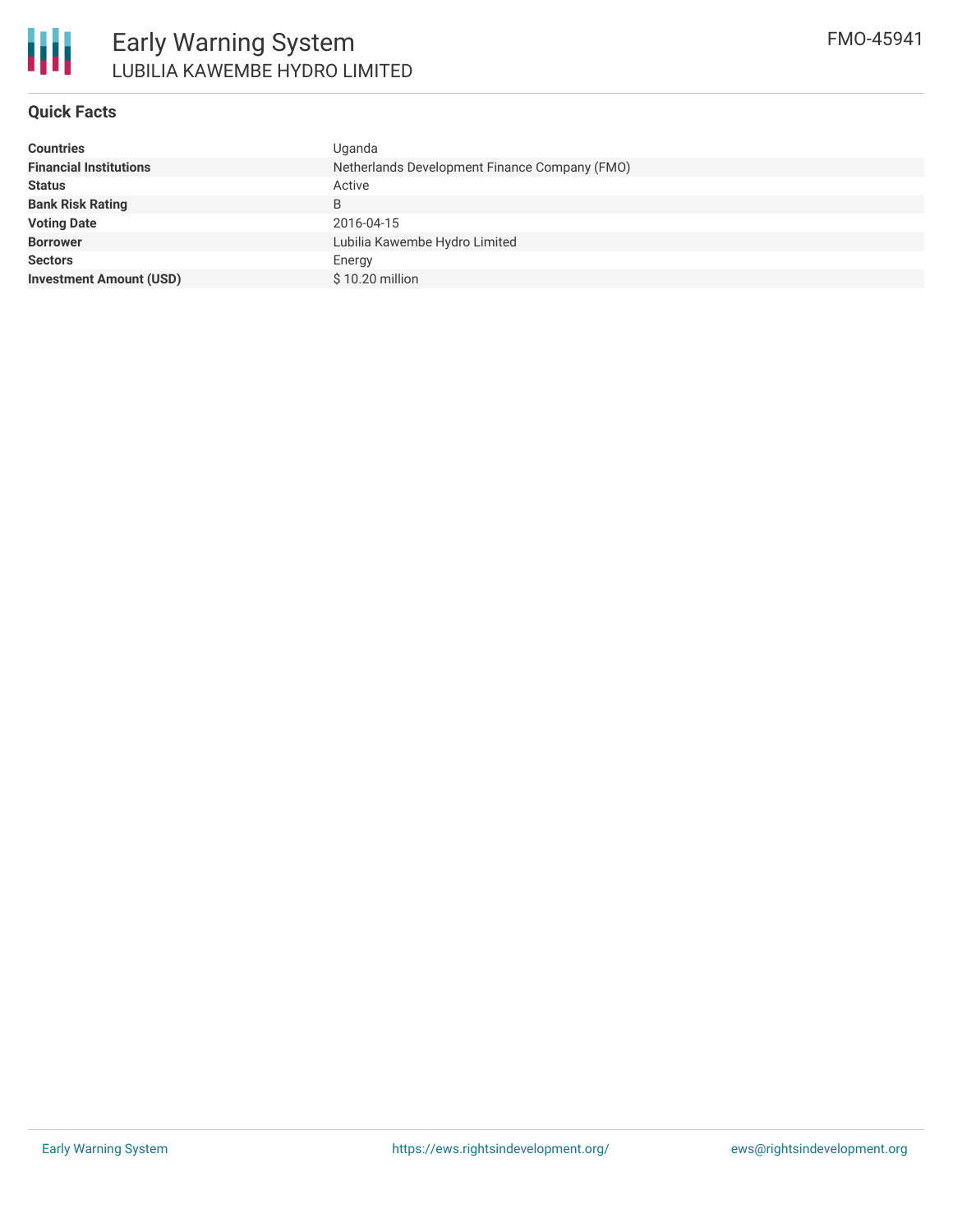

# **Project Description**

## WHO IS OUR CLIENT

The client is Lubilia Kawembe Hydro Limited, a SPV set up to develop, construct and operate a 5.4MW run-of-river hydro plant in the Kasese district in Western Uganda. Lubilia is majority owned by DI Frontier Market Energy and Carbon Fund K/S Fund, a Danish private equity fund that is developing a portfolio of renewable energy IPPs in eastern Africa. DI Frontier is currently developing four run of river hydros, one of which is Lubilia, in Uganda under the KfW led GETFiT program.

#### FUNDING OBJECTIVE

FMO provides a USD 10.2 million senior loan, of which 50 percent has been catalyzed from Emerging Africa Infrastructure Fund ("EAIF"). The loan facility will be used for the construction of the Lubilia hydro plant.

#### WHY WE FUND THIS PROJECT

FMO finances this small, run of the river hydro power plant in Uganda to support the development and construction of additional renewable electricity generation in Uganda. The project is expected to generate 21 GWh clean energy per year, and will support strengthening of Ugandaa€™s grid in the west of the country. The electricity produced will serve the equivalent of 256,000 people and has an annual avoided GHG rate of 11,000 tCO2eq. The project coincides with FMOa€™s strategy to contribute to clean energy projects in emerging markets. In line with this strategy, FMO also catalyzes funds from EAIF.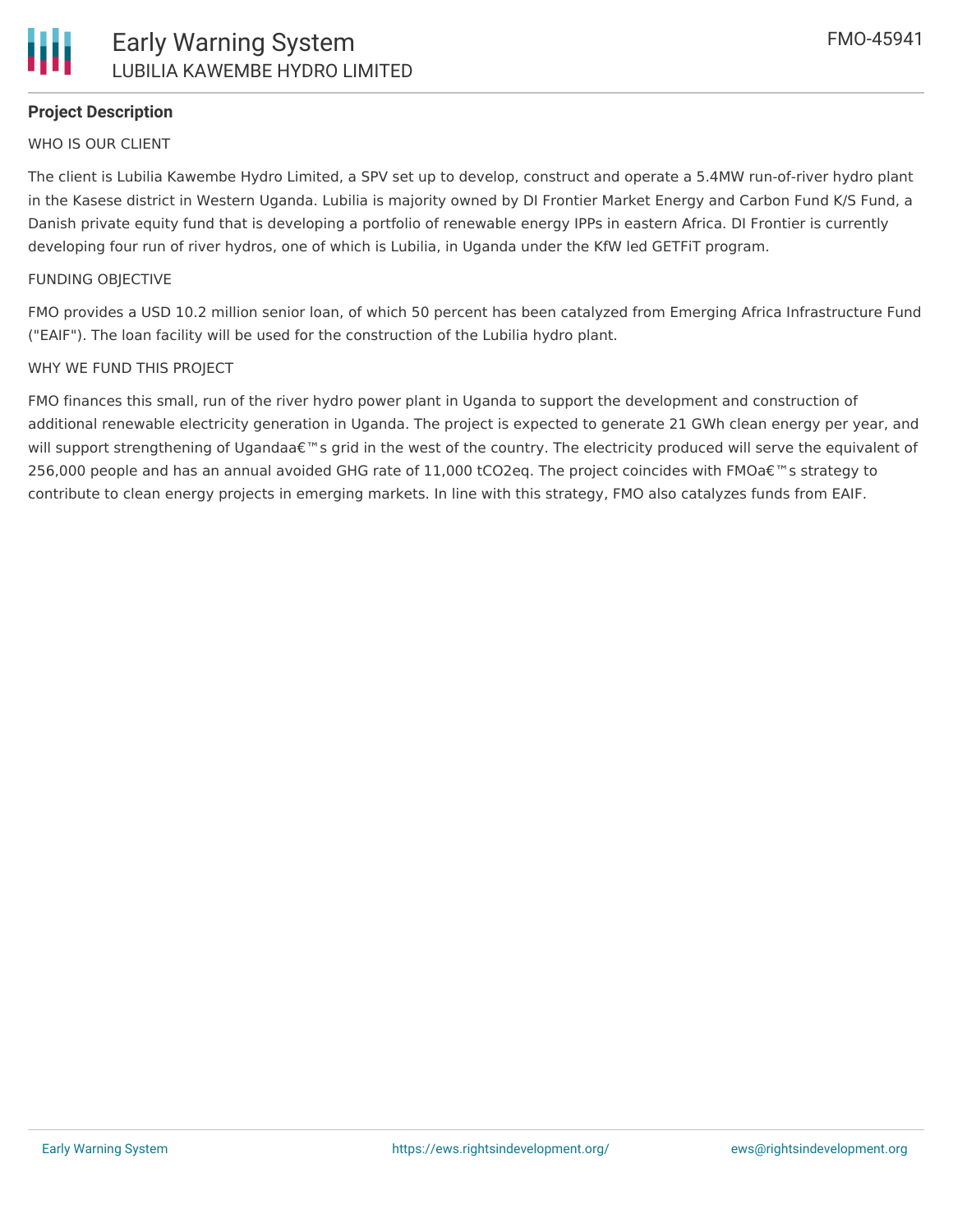## **Investment Description**

Netherlands Development Finance Company (FMO)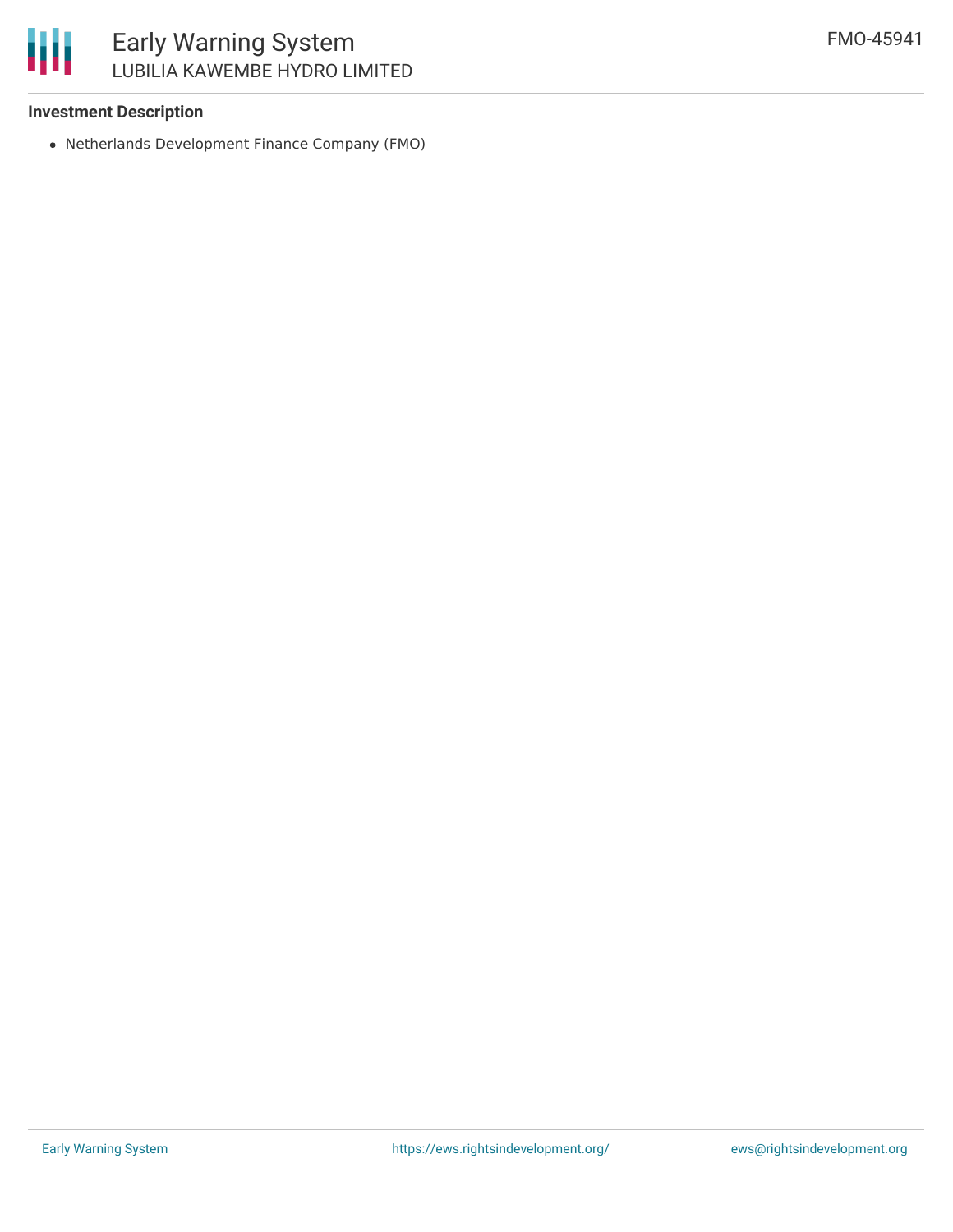

FMO South Africa +27 11 507 2500

[joburg-office@fmo.nl](mailto:joburg-office@fmo.nl)

## **ACCOUNTABILITY MECHANISM OF FMO**

Communities who believe they will be negatively affected by a project funded by the Dutch Development Bank (FMO) may be able to file a complaint with the Independent Complaints Mechanism, which is the joint independent accountability mechanism of the Dutch Development Bank (FMO) and the German Investment Corporation (KfW) . A complaint can be filed in writing, by email, post, or online. The complaint can be filed in English or any other language of the complainant. The Independent Complaints Mechanism is comprised of a three-member Independent Expert Panel and it can provide either problem-solving, compliance review or both, in either order. Additional information about this accountability mechanism, including a guide and template for filing a complaint, can be found at: <https://www.fmo.nl/independent-complaints-mechanism>.